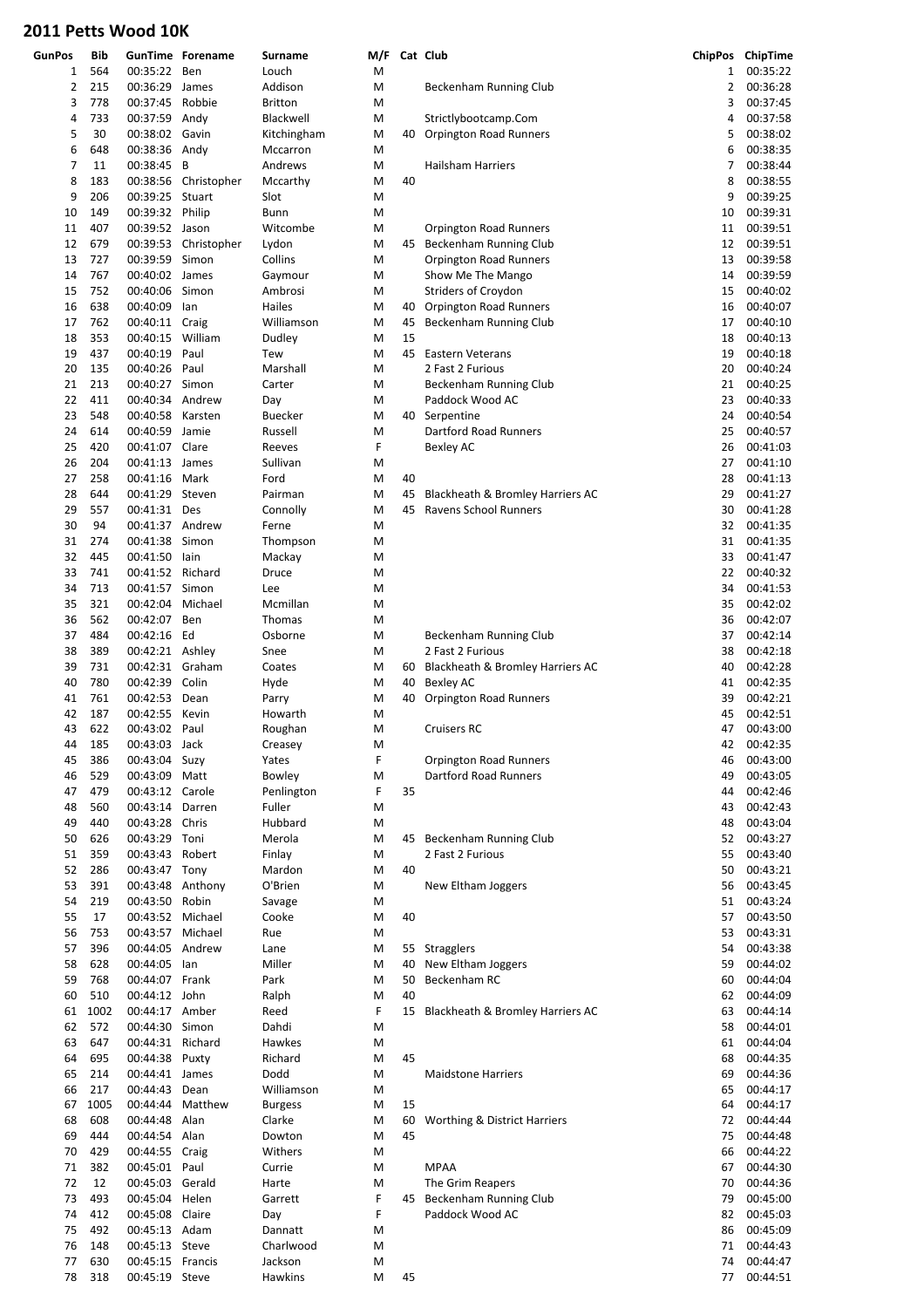| <b>GunPos</b> | Bib        |                             | <b>GunTime Forename</b> | Surname                | M/F    |          | Cat Club                         |            | ChipPos ChipTime     |
|---------------|------------|-----------------------------|-------------------------|------------------------|--------|----------|----------------------------------|------------|----------------------|
| 79            | 618        | 00:45:20                    | Byron                   | Lotz                   | M      |          | <b>Typhoon Trudgers</b>          | 73         | 00:44:45             |
| 80            | 394        | 00:45:25 Pierre             |                         | Cruse                  | M      |          |                                  | 78         | 00:44:57             |
| 81            | 384        | 00:45:26 Brian              |                         | Robinson               | M      |          | 45 Kent AC                       | 80         | 00:45:00             |
| 82            | 724        |                             | 00:45:31 Jonathan       | Redman                 | M      | 55       | Beckenham Running Club           | 83         | 00:45:04             |
| 83            | 399        | 00:45:32 Derek              |                         | Laws                   | M      | 45       | <b>Orpington Road Runners</b>    | 81         | 00:45:01             |
| 84            | 33         | 00:45:35 Rick               |                         | Clarkson               | M      | 45       | Ravens School Runners            | 84         | 00:45:08             |
| 85            | 775        | 00:45:38                    | Mark                    | Wenderson              | M      | 45       |                                  | 87         | 00:45:12             |
| 86            | 632        | 00:45:39 Stephen            |                         | Winfield               | M      | 45       | Beckenham Running Club           | 93         | 00:45:34             |
| 87            | 346        | 00:45:42 James              |                         | Fisher                 | M      | 40       |                                  | 88         | 00:45:14             |
| 88            | 381        | 00:45:48 Anthony            |                         | Brown                  | M      | 40       |                                  | 89         | 00:45:15             |
| 89            | 69         | 00:45:50 David              |                         | Mansfield              | M      |          |                                  | 76         | 00:44:48             |
| 90            | 591        |                             | 00:45:52 Christopher    | Marshall               | M      | 60       | <b>Bromley Veterans AC</b>       | 90         | 00:45:27             |
| 91            | 68         | 00:46:02 Paul               |                         | O'Grady                | M      | 40       | Orpington Road Runners           | 91         | 00:45:29             |
| 92            | 600        | 00:46:03 Oliver             |                         | Hitch                  | M      |          |                                  | 94         | 00:45:34             |
| 93            | 295        | 00:46:07 Austin             |                         | Adams                  | M      | 45       |                                  | 95         | 00:45:36             |
| 94            | 230        | 00:46:08                    | Neil                    | Hemming                | M      | 40       |                                  | 92         | 00:45:33             |
| 95            | 497        | 00:46:11 Katarina           |                         | Summers                | F      | 35       |                                  | 100        | 00:46:08             |
| 96            | 93         | 00:46:13                    | Luke                    | <b>Bates</b>           | M      | 40       | <b>Totton Running Club</b>       | 97         | 00:45:44             |
| 97            | 504        | 00:46:14                    | Mike                    | Abousselam             | M      | 55       | <b>Orpington Road Runners</b>    | 96         | 00:45:44             |
| 98            | 461        | 00:46:18 Nick               |                         | Stone                  | M      |          |                                  | 85         | 00:45:09             |
| 99            | 446        | 00:46:22                    | Dean                    | Lenihan                | M      |          |                                  | 103        | 00:46:17             |
| 100           | 613        | 00:46:31 Kate               |                         | Marchant               | F      | 40       | Beckenham Running Club           | 109        | 00:46:27             |
| 101           | 561        | 00:46:32 Sabina             |                         | Spence                 | F      | 40       | City Of Norwich Athletic Club    | 99         | 00:46:04             |
| 102           | 603        | 00:46:32 Ben                |                         | Cornish<br>Laidlow     | M      |          |                                  | 98         | 00:46:02             |
| 103           | 539        | 00:46:41 John               |                         |                        | M      | 45       |                                  | 117        | 00:46:39             |
| 104           | 427        | 00:46:43 Jack               |                         | Williams               | M      |          | 23 Mile Club                     | 102        | 00:46:14             |
| 105           | 352        | 00:46:48 Robert             |                         | <b>Brown</b>           | M      | 60       | Blackheath & Bromley Harriers AC | 106        | 00:46:23             |
| 106           | 514        | 00:46:52 Sarah              |                         | Ratcliffe              | F      | 45       | <b>Orpington Road Runners</b>    | 104        | 00:46:18             |
| 107           | 81         |                             | 00:46:52 Christopher    | Read                   | M      | 60       |                                  | 105        | 00:46:21             |
| 108           | 162        | 00:46:53 Paul               |                         | Crouch                 | M      | 45       |                                  | 120        | 00:46:46             |
| 109           | 485        | 00:46:56 lain               |                         | Rhind                  | M      | 45       |                                  | 110        | 00:46:28<br>00:46:24 |
| 110<br>111    | 639<br>452 | 00:46:56 T<br>00:47:02 Dean |                         | Fitzpatrick<br>Macleod | M      | 40<br>45 | Serpentine<br>Kent AC            | 107<br>113 | 00:46:34             |
| 112           | 369        | 00:47:04 Gino               |                         | <b>Brand</b>           | M      | 40       |                                  | 112        | 00:46:34             |
| 113           | 435        | 00:47:07 Ross               |                         | Leccacorvi             | M<br>M |          |                                  | 114        | 00:46:35             |
| 114           | 773        | 00:47:07 Paul               |                         |                        | M      | 45       |                                  | 111        | 00:46:34             |
| 115           | 83         | 00:47:10 Jackie             |                         | Weaving                | F      | 40       |                                  | 119        | 00:46:42             |
| 116           | 621        |                             | 00:47:12 Matthew        | Clarke<br>Gill         |        |          | <b>Fairlands Valley Spartans</b> | 121        | 00:46:48             |
| 117           | 594        | 00:47:14 Alan               |                         | Loader                 | M<br>M | 45       |                                  | 101        | 00:46:10             |
| 118           | 358        | 00:47:18 Daniel             |                         | Bugden                 | M      |          |                                  | 122        | 00:46:49             |
| 119           | 494        | 00:47:22                    | Michael                 | <b>Brewer</b>          | M      | 45       |                                  | 123        | 00:46:52             |
| 120           | 506        | 00:47:29 Toby               |                         | Walsh                  | M      |          |                                  | 126        | 00:47:03             |
| 121           | 516        | 00:47:31 Pete               |                         | Cornish                | M      | 45       |                                  | 124        | 00:47:00             |
| 122           | 188        | 00:47:33 Peter              |                         | Butler                 | M      |          |                                  |            | 108 00:46:26         |
| 123           | 725        | 00:47:48 Connor             |                         | Murphy                 | M      |          | Ses Runners                      | 115        | 00:46:35             |
| 124           | 607        | 00:47:48 Peter              |                         | Cornwell               | M      |          | 40 Ses Runners                   | 116        | 00:46:36             |
| 125           | 457        | 00:47:51 Stuart             |                         | Furzer                 | M      |          |                                  | 118        | 00:46:42             |
| 126           | 523        | 00:47:55 Ben                |                         | Bryant                 | M      |          |                                  | 130        | 00:47:26             |
| 127           | 596        | 00:48:01 Terry              |                         | Wardale                | M      | 50       | <b>Bexley AC</b>                 | 140        | 00:47:56             |
| 128           | 155        | 00:48:03 Stuart             |                         | Isaacs                 | M      | 40       |                                  | 133        | 00:47:37             |
| 129           | 467        | 00:48:04 Trevor             |                         | Jones                  | M      | 45       |                                  | 142        | 00:47:58             |
| 130           | 1004       | 00:48:04 Kevin              |                         | Hall                   | M      |          | Orpington Road Runners           | 125        | 00:47:01             |
| 131           | 325        | 00:48:04 Dawn               |                         | Saunders               | F      | 40       | <b>Bexley AC</b>                 | 143        | 00:47:59             |
| 132           | 181        | 00:48:10 Jim                |                         | Peters                 | M      | 45       |                                  | 134        | 00:47:37             |
| 133           | 356        | 00:48:11 Neil               |                         | Samson                 | M      | 40       | Orpington Road Runners           | 136        | 00:47:44             |
| 134           | 756        | 00:48:12 Robert             |                         | <b>Butlin</b>          | M      | 40       |                                  | 135        | 00:47:43             |
| 135           | 184        | 00:48:16 Martin             |                         | Cordiner               | M      |          |                                  | 138        | 00:47:47             |
| 136           | 642        | 00:48:20 Craig              |                         | Warne                  | M      |          |                                  | 127        | 00:47:13             |
| 137           | 246        | 00:48:22 Phil               |                         | <b>Butler</b>          | M      |          |                                  | 129        | 00:47:20             |
| 138           | 645        | 00:48:24 Sam                |                         | Thomas                 | M      |          |                                  | 154        | 00:48:22             |
| 139           | 132        | 00:48:25 Lynda              |                         | Allen                  | F      | 45       |                                  | 139        | 00:47:52             |
| 140           | 716        | 00:48:25 Lisa               |                         | Mcgeough               | F      | 35       |                                  | 128        | 00:47:19             |
| 141           | 736        | 00:48:27 K                  |                         | Duke                   | M      | 50       |                                  | 141        | 00:47:58             |
| 142           | 448        | 00:48:28 Jemma              |                         | Reeves                 | F      |          |                                  | 145        | 00:48:00             |
| 143           | 97         | 00:48:28 Simon              |                         | Tsang                  | M      |          |                                  | 144        | 00:47:59             |
| 144           | 717        | 00:48:38                    | Nick                    | Yates                  | M      |          |                                  | 131        | 00:47:31             |
| 145           | 207        | 00:48:39 Anna               |                         | Frizoni                | F      |          |                                  | 132        | 00:47:32             |
| 146           | 24         | 00:48:50 David              |                         | Wray                   | M      | 45       |                                  | 152        | 00:48:20             |
| 147           | 362        | 00:48:50 Jenny              |                         | Neal                   | F      | 40       | New Eltham Joggers               | 153        | 00:48:21             |
| 148           | 19         | 00:48:53 Mathew             |                         | Woolston               | M      |          | Swanley And District AC          | 157        | 00:48:26             |
| 149           | 567        | 00:49:00 Jeremy             |                         | Gardner                | M      |          |                                  | 137        | 00:47:44             |
| 150           | 441        |                             | 00:49:02 Geraldine      | Schaer                 | F      | 40       |                                  | 146        | 00:48:00             |
| 151           | 173        | 00:49:11 Jon                |                         | Cullen                 | M      |          |                                  | 147        | 00:48:01             |
| 152           | 576        | 00:49:16 Peter              |                         | Fisher                 | M      | 40       |                                  | 165        | 00:48:42             |
| 153           | 341        | 00:49:17 Soheel             |                         | Bhandari               | M      | 50       | <b>Bromley Veterans AC</b>       | 149        | 00:48:16             |
| 154           | 157        | 00:49:19                    | Matt                    | Jones                  | M      | 45       |                                  | 150        | 00:48:16             |
| 155           | 14         | 00:49:21 Duncan             |                         | Rogers                 | M      |          | The Grim Reapers                 | 167        | 00:48:54             |
| 156           | 197        | 00:49:23 Stephen            |                         | Wright                 | M      | 45       |                                  |            | 151 00:48:19         |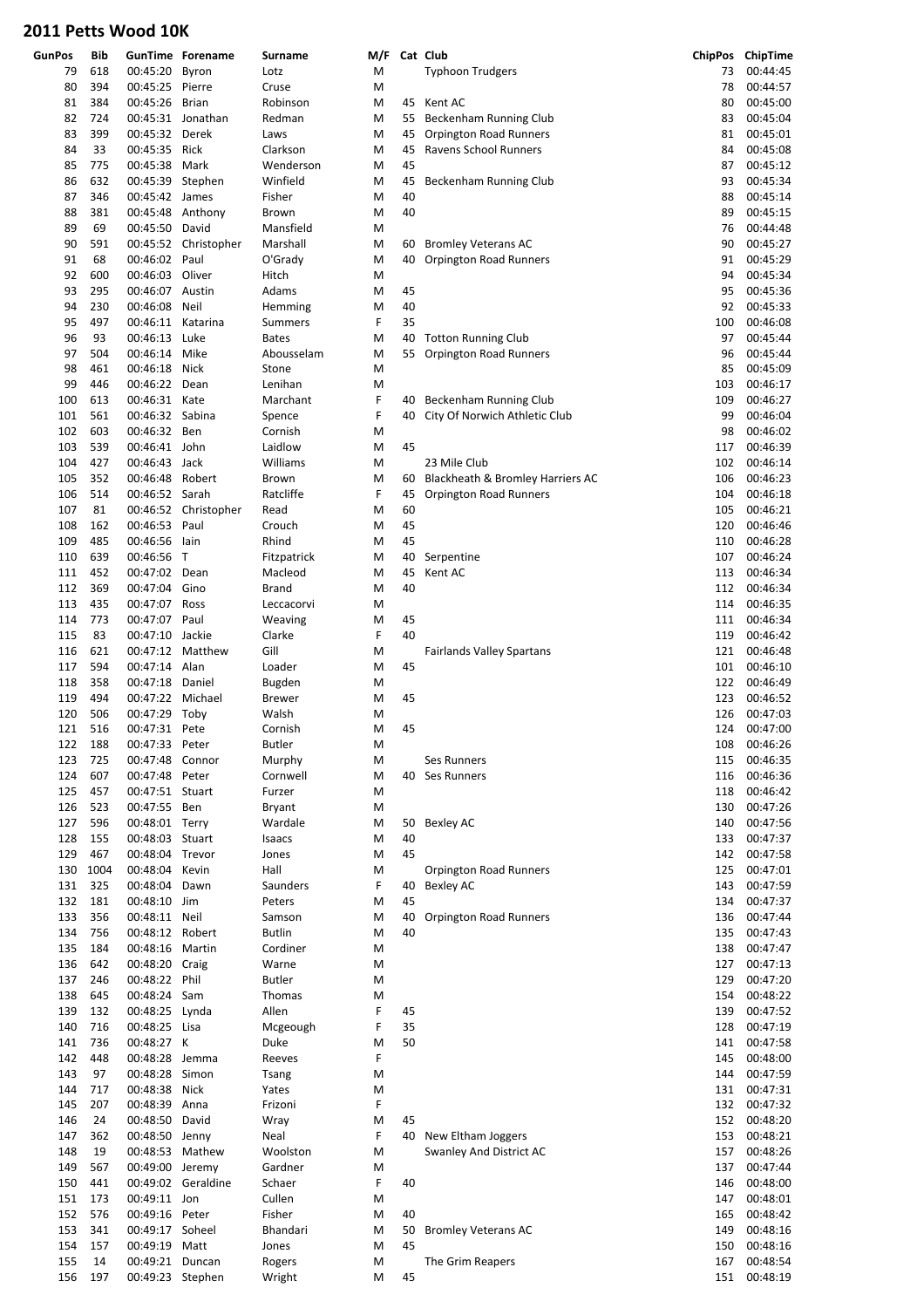| <b>GunPos</b> | Bib            |                   | <b>GunTime Forename</b> | Surname         | M/F |    | Cat Club                      |     | ChipPos ChipTime |
|---------------|----------------|-------------------|-------------------------|-----------------|-----|----|-------------------------------|-----|------------------|
| 157           | 190            | 00:49:27          | Michael                 | Springett       | M   | 15 |                               | 148 | 00:48:13         |
| 158           | 29             | 00:49:29          | Paul                    | Dixon           | M   | 50 |                               | 156 | 00:48:25         |
| 159           | 625            | 00:49:32 John     |                         | <b>Barlow</b>   | M   | 50 |                               | 159 | 00:48:31         |
| 160           | 430            | 00:49:32 Mark     |                         | O'Gorman        | M   |    |                               | 170 | 00:48:59         |
| 161           | 40             | 00:49:33 Pat      |                         | Halstead        | F   | 55 | Dartford Harriers AC          | 172 | 00:49:07         |
|               |                | 00:49:33 Paul     |                         |                 |     |    |                               |     |                  |
| 162           | 167            |                   |                         | Dawes           | M   |    |                               | 160 | 00:48:32         |
| 163           | 108            | 00:49:36          | Oliver                  | Hatfield        | M   | 40 |                               | 155 | 00:48:24         |
| 164           | 636            | 00:49:36 Joe      |                         | Neanor          | M   | 55 |                               | 171 | 00:49:05         |
| 165           | 336            | 00:49:37 Mark     |                         | Franks          | M   |    |                               | 163 | 00:48:36         |
| 166           | 123            | 00:49:42 lan      |                         | Isted           | M   | 40 |                               | 173 | 00:49:08         |
| 167           | 609            | 00:49:42          | David                   | Bugden          | M   |    |                               | 161 | 00:48:34         |
| 168           | 378            | 00:49:46 Gary     |                         | Homewood        | M   |    | 45 Mornington Chasers         | 158 | 00:48:30         |
| 169           | 329            | 00:49:48 Tom      |                         | <b>Barrett</b>  | M   |    |                               | 177 | 00:49:20         |
| 170           | 175            | 00:49:50          | Keir                    | Rason           | M   |    |                               | 164 | 00:48:38         |
| 171           | 650            | 00:49:50 John     |                         | Cornell         | M   | 45 |                               | 162 | 00:48:36         |
| 172           | 481            | 00:49:56          | Bernard                 | Eggleton        | M   | 45 | New Eltham Joggers            | 179 | 00:49:23         |
| 173           | 766            | 00:49:59 Adrian   |                         | Bennett         | M   | 40 |                               | 181 | 00:49:26         |
| 174           | 129            | 00:50:01 Richard  |                         | Evers           | M   |    |                               | 168 | 00:48:54         |
|               |                |                   |                         |                 |     |    | Show Me The Mango             |     |                  |
| 175           | 676            | 00:50:03 Andrew   |                         | Small           | M   | 50 | Beckenham Running Club        | 184 | 00:49:38         |
| 176           | 476            | 00:50:06          | David                   | <b>Stevens</b>  | M   |    | Kenooooo                      | 169 | 00:48:55         |
| 177           | 522            | 00:50:06 Stephen  |                         | Faulkner        | M   | 40 |                               | 183 | 00:49:37         |
| 178           | 531            | 00:50:11 Glen     |                         | Chapman         | M   | 45 | <b>Blagging Boys</b>          | 187 | 00:49:41         |
| 179           | 28             | 00:50:12 Simeon   |                         | Speak           | M   | 40 | Pirates                       | 166 | 00:48:48         |
| 180           | 189            | 00:50:13 Neill    |                         | Sebatch         | M   |    |                               | 193 | 00:49:47         |
| 181           | 682            | 00:50:15 Alastair |                         | Pettey          | M   | 40 |                               | 189 | 00:49:42         |
| 182           | 38             | 00:50:19 Peter    |                         | Cane            | M   | 55 | New Eltham Joggers            | 192 | 00:49:46         |
| 183           | 35             | 00:50:19 James    |                         | Perry           | M   | 15 | Serpentine                    | 174 | 00:49:16         |
| 184           | 43             | 00:50:20 Nigel    |                         | Kent            | M   |    | 50 New Eltham Joggers         | 194 | 00:49:48         |
| 185           | 56             | 00:50:20          | Mark                    | Allen           | M   |    | Orpington Road Runners        | 175 | 00:49:19         |
| 186           | 343            | 00:50:25 Kenny    |                         | Love            | M   | 45 | <b>Orpington Road Runners</b> | 198 | 00:49:54         |
|               | 122            | 00:50:27 Andrew   |                         |                 |     | 50 |                               | 180 |                  |
| 187           |                |                   |                         | Casey           | M   |    |                               |     | 00:49:25         |
| 188           | 205            |                   | 00:50:28 Jonathan       | Patterson       | M   | 40 |                               | 182 | 00:49:26         |
| 189           | 86             | 00:50:36          | Nicola                  | Cotton          | F   | 35 |                               | 204 | 00:50:07         |
| 190           | 6              | 00:50:36 John     |                         | Allard          | M   | 50 |                               | 206 | 00:50:09         |
| 191           | 95             | 00:50:40          | Frank                   | Ferne           | M   | 55 |                               | 205 | 00:50:08         |
| 192           | 233            | 00:50:40 Alex     |                         | Bentley         | F   |    |                               | 176 | 00:49:19         |
| 193           | 370            | 00:50:42 Peter    |                         | Godbee          | M   | 60 | Swanley And District AC       | 214 | 00:50:16         |
| 194           | 699            | 00:50:43 Trevor   |                         | <b>Biggs</b>    | M   | 55 |                               | 190 | 00:49:42         |
| 195           | $\overline{2}$ | 00:50:48 Ivana    |                         | C/O Barry White | F   |    |                               | 217 | 00:50:19         |
| 196           | 737            | 00:50:51 John     |                         | Miller          | M   |    |                               | 219 | 00:50:21         |
| 197           | 317            | 00:50:52 Robert   |                         | Hayward         | M   |    |                               | 195 | 00:49:49         |
| 198           | 552            | 00:50:53 Phil     |                         | Lutterloch      | M   |    | 50 Blagging Boys              | 222 | 00:50:23         |
| 199           | 499            | 00:50:53 Lee      |                         | Knight          | M   |    |                               | 188 | 00:49:41         |
| 200           | 745            |                   | Richard                 |                 |     |    |                               |     |                  |
|               |                | 00:50:54          |                         | Seabrook        | M   |    | 65 Beckenham Running Club     | 197 | 00:49:54         |
| 201           | 227            | 00:50:54 Robert   |                         | Milton          | M   |    |                               | 223 | 00:50:24         |
| 202           | 3              | 00:50:54          | Barry                   | White           | M   |    |                               | 220 | 00:50:22         |
| 203           | 475            | 00:50:54          | Matthew                 | Johnson         | M   |    | Kenooooo                      | 191 | 00:49:44         |
| 204           | 345            | 00:50:54          | Ryan                    | <b>Bartlett</b> | M   |    | Dyers Dynamo's                | 185 | 00:49:39         |
| 205           | 344            | 00:50:55 Dave     |                         | Scothern        | M   |    | 40 Dyers Dynamo's             | 186 | 00:49:40         |
| 206           | 661            |                   | 00:50:57 Georgina       | Selway          | F   |    | 45 Beckenham Running Club     | 199 | 00:49:57         |
| 207           | 114            | 00:51:04          | Dave                    | Gill            | M   |    |                               | 196 | 00:49:53         |
| 208           | 385            | 00:51:08 James    |                         | Perks           | M   |    |                               | 203 | 00:50:03         |
| 209           | 456            | 00:51:14 James    |                         | Moran           | M   |    |                               | 202 | 00:50:03         |
| 210           | 774            | 00:51:14          | Pete                    | Western         | M   | 45 |                               | 200 | 00:49:58         |
| 211           | 450            | 00:51:16 Ryan     |                         | Burn            | M   |    | <b>Four Legged Freaks</b>     | 201 | 00:50:02         |
| 212           | 330            | 00:51:16 Kathryn  |                         | Suckling        | F   | 40 |                               | 207 | 00:50:09         |
| 213           | 21             | 00:51:17 Michael  |                         | Olliff          | M   | 45 |                               | 178 | 00:49:23         |
|               |                |                   |                         |                 |     |    |                               |     |                  |
| 214           | 525            | 00:51:17 Michael  |                         | Mccarthy        | M   | 50 |                               | 210 | 00:50:15         |
| 215           | 99             | 00:51:18 Colin    |                         | Harrison        | M   | 55 |                               | 213 | 00:50:15         |
| 216           | 428            | 00:51:20 Chris    |                         | Moore           | M   |    |                               | 218 | 00:50:20         |
| 217           | 92             | 00:51:20 Andy     |                         | Cook            | M   | 40 | Orpington Road Runners        | 208 | 00:50:10         |
| 218           | 511            | 00:51:23 Martin   |                         | Watkins         | M   | 40 |                               | 209 | 00:50:14         |
| 219           | 256            | 00:51:23 Emma     |                         | Pearce          | F   | 35 |                               | 216 | 00:50:19         |
| 220           | 671            | 00:51:25 Adrian   |                         | Hartley         | M   | 40 |                               | 215 | 00:50:16         |
| 221           | 59             |                   | 00:51:28 Stephanie      | <b>Bunclark</b> | F   |    | <b>Team Bunclark</b>          | 224 | 00:50:25         |
| 222           | 102            | 00:51:29 John     |                         | Williams        | M   | 55 | New Eltham Joggers            | 221 | 00:50:22         |
| 223           | 383            | 00:51:29 John     |                         | Isaacs          | M   | 70 |                               | 211 | 00:50:15         |
| 224           | 585            | 00:51:30 Lavinia  |                         | Long            | F   | 45 |                               | 212 | 00:50:15         |
| 225           | 58             | 00:51:34          | Nick                    | <b>Bunclark</b> | M   |    | <b>Team Bunclark</b>          | 226 | 00:50:30         |
| 226           | 142            | 00:51:39 Paul     |                         | <b>Buck</b>     | M   |    |                               | 225 | 00:50:28         |
| 227           | 164            | 00:51:39 Ameet    |                         | Patel           | M   |    | Beckenham Running Club        | 234 | 00:51:09         |
|               |                |                   |                         |                 |     | 45 |                               |     |                  |
| 228           | 658            | 00:51:47 Robert   |                         | Gilles          | M   | 40 |                               | 227 | 00:50:31         |
| 229           | 45             | 00:51:56          | Kay                     | Goodyear        | F   | 45 | New Eltham Joggers            | 238 | 00:51:24         |
| 230           | 571            | 00:51:59          | lan                     | Mccarthy        | M   | 55 | Beckenham Running Club        | 241 | 00:51:29         |
| 231           | 105            | 00:52:00 Howard   |                         | Whatford        | M   | 40 |                               | 229 | 00:50:39         |
| 232           | 401            | 00:52:03          | lan                     | Jackson         | M   | 50 |                               | 231 | 00:50:55         |
| 233           | 707            | 00:52:12 Jo       |                         | Keeble          | F   |    |                               | 247 | 00:51:43         |
| 234           | 109            | 00:52:14 David    |                         | <b>Myers</b>    | M   | 45 |                               | 245 | 00:51:39         |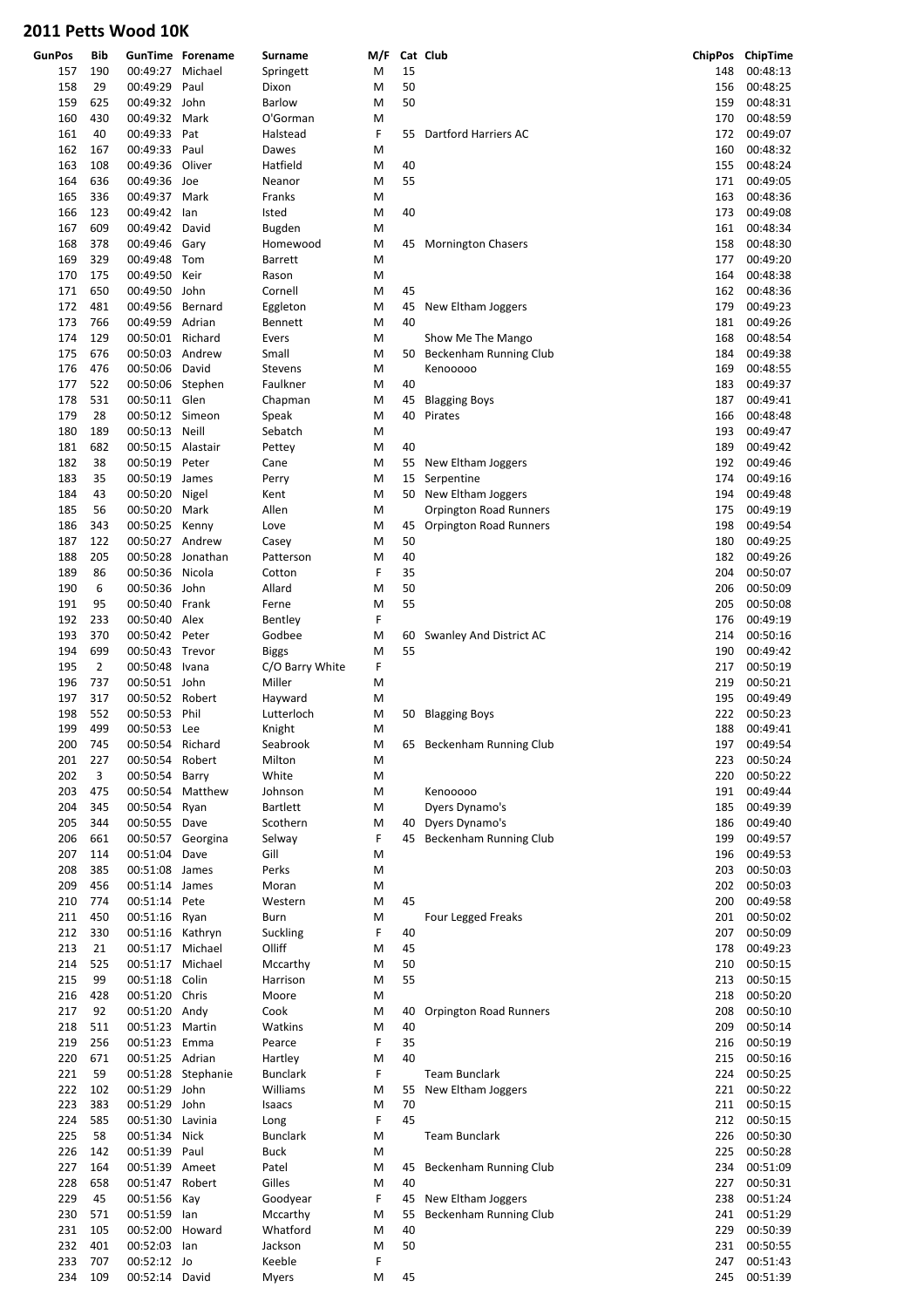| <b>GunPos</b> | Bib |                  | <b>GunTime Forename</b> | <b>Surname</b>    | M/F |    | Cat Club                         |     | ChipPos ChipTime |
|---------------|-----|------------------|-------------------------|-------------------|-----|----|----------------------------------|-----|------------------|
| 235           | 646 | 00:52:18 David   |                         | Dunk              | M   |    |                                  | 233 | 00:51:08         |
| 236           | 193 | 00:52:18 Gary    |                         | Gainsford         | M   | 45 | <b>Orpington Road Runners</b>    | 232 | 00:51:07         |
| 237           | 314 | 00:52:21 David   |                         | Goss              | M   | 55 |                                  | 237 | 00:51:17         |
| 238           | 751 | 00:52:25         | Jonathan                | Bottomer          | M   | 45 |                                  | 235 | 00:51:12         |
|               | 468 |                  | Neil                    |                   |     |    |                                  | 257 | 00:52:01         |
| 239<br>240    | 782 | 00:52:28         |                         | Roberts<br>Sabran | M   | 40 | Blackheath & Bromley Harriers AC | 256 |                  |
|               |     | 00:52:28 Woody   |                         |                   | M   |    |                                  |     | 00:52:01         |
| 241           | 634 | 00:52:29         | Robert                  | Moss              | M   | 40 |                                  | 239 | 00:51:25         |
| 242           | 649 | 00:52:30 David   |                         | <b>Brand</b>      | M   | 40 | Ses Runners                      | 236 | 00:51:15         |
| 243           | 48  | 00:52:32 Richard |                         | <b>Buckland</b>   | M   | 40 |                                  | 242 | 00:51:32         |
| 244           | 124 | 00:52:32 Jill    |                         | Phillips          | F   | 45 |                                  | 228 | 00:50:38         |
| 245           | 131 | 00:52:37 John    |                         | Annett            | M   | 50 | Dartford Road Runners            | 230 | 00:50:41         |
| 246           | 117 | 00:52:41 Lee     |                         | Tatman            | M   |    |                                  | 243 | 00:51:36         |
| 247           | 542 | 00:52:41 Shaun   |                         | Holley            | M   | 50 |                                  | 244 | 00:51:37         |
| 248           | 293 | 00:52:41 Simon   |                         | Goldsmith         | M   | 45 |                                  | 262 | 00:52:10         |
| 249           | 82  | 00:52:47 George  |                         | Kidd              | M   | 50 |                                  | 240 | 00:51:28         |
| 250           | 418 | 00:52:51 lain    |                         | Willatt           | M   | 55 |                                  | 248 | 00:51:44         |
| 251           | 55  | 00:52:58         | Sean                    | Mcgranaghan       | M   | 55 | New Eltham Joggers               | 273 | 00:52:26         |
| 252           | 501 | 00:52:59 Pippa   |                         | Rudman            | F   | 35 | <b>Orpington Road Runners</b>    | 249 | 00:51:45         |
| 253           | 388 | 00:53:00 Richard |                         | Coles             | M   |    |                                  | 254 | 00:51:58         |
| 254           | 118 |                  | 00:53:01 Mohammed       | Aklaqul-Ambea     | M   |    | East London Runners              | 255 | 00:52:00         |
| 255           | 732 | 00:53:02 Abhi    |                         | Gupta             | M   |    | Strictlybootcamp.Com             | 246 | 00:51:42         |
| 256           | 776 | 00:53:06 James   |                         | Roberts           | M   | 50 |                                  | 259 | 00:52:03         |
| 257           | 380 | 00:53:07 David   |                         |                   |     | 45 |                                  | 252 | 00:51:57         |
|               |     |                  |                         | Groom             | M   |    |                                  |     |                  |
| 258           | 666 | 00:53:08 Andy    |                         | Farley            | M   |    |                                  | 250 | 00:51:54         |
| 259           | 100 | 00:53:11 Julie   |                         | Unitt             | F   | 50 | New Eltham Joggers               | 261 | 00:52:04         |
| 260           | 171 | 00:53:11 Donna   |                         | Sewell            | F   | 45 |                                  | 253 | 00:51:58         |
| 261           | 449 | 00:53:12 Andrew  |                         | Cornish           | M   | 50 |                                  | 258 | 00:52:01         |
| 262           | 366 | 00:53:13 James   |                         | Steatham          | M   | 50 |                                  | 291 | 00:53:08         |
| 263           | 459 | 00:53:15 Darren  |                         | Simpson           | M   | 45 |                                  | 278 | 00:52:42         |
| 264           | 107 | 00:53:15 Jason   |                         | Lowther           | M   | 40 |                                  | 260 | 00:52:04         |
| 265           | 654 | 00:53:15 Charles |                         | Barr              | M   |    |                                  | 251 | 00:51:57         |
| 266           | 592 | 00:53:16 Sandra  |                         | Potter            | F   |    | 45 7 Oaks Tri                    | 279 | 00:52:44         |
| 267           | 748 | 00:53:18 Martin  |                         | Weler             | M   | 45 |                                  | 265 | 00:52:13         |
| 268           | 133 | 00:53:25 Tom     |                         | Elliott           | M   |    |                                  | 271 | 00:52:24         |
| 269           | 563 | 00:53:26         | Caroline                | Mann              | F   | 40 |                                  | 264 | 00:52:12         |
| 270           | 160 |                  |                         | Robinson          | M   |    |                                  | 268 |                  |
|               |     | 00:53:29         | lan                     |                   |     | 40 |                                  |     | 00:52:21         |
| 271           | 208 | 00:53:30 Luke    |                         | Frizoni           | M   |    |                                  | 270 | 00:52:23         |
| 272           | 410 | 00:53:31         | Charlotte               | West              | F   |    |                                  | 274 | 00:52:28         |
| 273           | 231 | 00:53:34 John    |                         | Cannon            | M   |    |                                  | 269 | 00:52:22         |
| 274           | 533 | 00:53:35 Graham  |                         | Williams          | M   | 70 | Ilford AC                        | 290 | 00:53:08         |
| 275           | 251 | 00:53:46 Paul    |                         | Symons            | M   | 45 |                                  | 272 | 00:52:25         |
| 276           | 404 | 00:53:47         | Niall                   | Ross              | M   | 45 |                                  | 276 | 00:52:38         |
| 277           | 701 | 00:53:48 Katie   |                         | Maguire           | F   |    |                                  | 275 | 00:52:32         |
| 278           | 316 | 00:53:57         | Toni                    | Wyatt             | F   |    |                                  | 281 | 00:52:52         |
| 279           | 13  | 00:53:59         | Pat                     | Buchanon          | M   |    | The Grim Reapers                 | 282 | 00:52:53         |
| 280           | 209 | 00:54:00         | lan                     | Cole              | M   |    |                                  | 263 | 00:52:11         |
| 281           | 443 | 00:54:06 Andrew  |                         | Mahon             | M   |    | Dartford Road Runners            | 286 | 00:53:04         |
| 282           | 526 | 00:54:08 Rob     |                         | Horton            | M   | 40 |                                  | 289 | 00:53:05         |
| 283           | 720 | 00:54:12 Rahul   |                         | Joshi             | M   |    |                                  | 267 | 00:52:19         |
| 284           | 257 |                  | 00:54:15 Catherine      | Ruffle            | F   | 35 |                                  | 288 | 00:53:05         |
| 285           | 458 | 00:54:16 Debbie  |                         |                   | F   |    |                                  | 293 | 00:53:12         |
|               |     |                  |                         | Shearring         |     |    |                                  |     |                  |
| 286           | 758 | 00:54:18 Isobel  |                         | Finnie            | F   |    | Beckenham Running Club           | 284 | 00:53:00         |
| 287           | 631 | 00:54:21 Sue     |                         | Jones             | F   | 40 |                                  | 285 | 00:53:01         |
| 288           | 595 | 00:54:22 Erica   |                         | Ferreira          | F   | 35 |                                  | 287 | 00:53:04         |
| 289           | 431 | 00:54:22 Jason   |                         | Aldridge          | M   | 40 |                                  | 296 | 00:53:18         |
| 290           | 403 | 00:54:23 Steve   |                         | Roberts           | M   | 55 | Dartford Harriers AC             | 313 | 00:53:53         |
| 291           | 698 | 00:54:23 Jason   |                         | Glen              | M   | 45 |                                  | 298 | 00:53:20         |
| 292           | 588 | 00:54:28 Hildie  |                         | Gevers            | F   | 35 |                                  | 300 | 00:53:21         |
| 293           | 305 | 00:54:29 David   |                         | <b>Butcher</b>    | M   | 40 |                                  | 277 | 00:52:40         |
| 294           | 245 | 00:54:31 John    |                         | Hackett           | M   | 40 | John Hackett                     | 294 | 00:53:15         |
| 295           | 719 | 00:54:33 Liza    |                         | St Marthe         | F   |    | Four Legged Freaks               | 295 | 00:53:16         |
| 296           | 551 | 00:54:36 Happy   |                         | Fisher            | F   | 35 | Sevenoaks AC                     | 299 | 00:53:21         |
| 297           | 154 | 00:54:38 Roger   |                         | Hogwood           | M   | 55 |                                  | 303 | 00:53:23         |
| 298           | 165 | 00:54:38 Gary    |                         | Lamb              | M   | 45 |                                  | 301 | 00:53:22         |
| 299           | 590 | 00:54:40 Stephen |                         | Jacobs            | M   | 45 |                                  | 302 | 00:53:23         |
| 300           | 629 | 00:54:40 Scott   |                         | Kelly             | M   |    | <b>Team Tutu</b>                 | 266 | 00:52:19         |
| 301           | 496 | 00:54:41 Chris   |                         | Agmen-Smith       |     |    |                                  | 297 | 00:53:19         |
|               |     |                  |                         |                   | M   |    |                                  |     |                  |
| 302           | 770 | 00:54:41 Leslie  |                         | Franklin          | M   | 50 |                                  | 317 | 00:54:07         |
| 303           | 360 | 00:54:42 Stephen |                         | Finlay            | M   |    | 40 2 Fast 2 Furious              | 304 | 00:53:29         |
| 304           | 64  | 00:54:43 Sophie  |                         | Davies            | F   |    |                                  | 283 | 00:52:56         |
| 305           | 723 | 00:54:44 Pauline |                         | Joshi             | F   | 35 |                                  | 280 | 00:52:51         |
| 306           | 710 | 00:54:47 Simon   |                         | <b>Bruce</b>      | M   | 40 |                                  | 307 | 00:53:37         |
| 307           | 605 | 00:54:48 Michael |                         | Lydon             | M   | 45 | New Eltham Joggers               | 309 | 00:53:43         |
| 308           | 363 | 00:54:50 James   |                         | Page              | M   | 55 |                                  | 306 | 00:53:36         |
| 309           | 743 | 00:54:52 David   |                         | Hunt              | M   | 55 |                                  | 321 | 00:54:18         |
| 310           | 527 |                  | 00:54:52 Charlotte      | Pinder            | F   |    |                                  | 305 | 00:53:36         |
| 311           | 128 | 00:54:53 Jane    |                         | Morley            | F   |    | Show Me The Mango                | 311 | 00:53:46         |
| 312           | 397 |                  | 00:54:54 Alexandra      | Cooper            | F   |    | 35 Dartford And White Oak Tri    |     | 312 00:53:50     |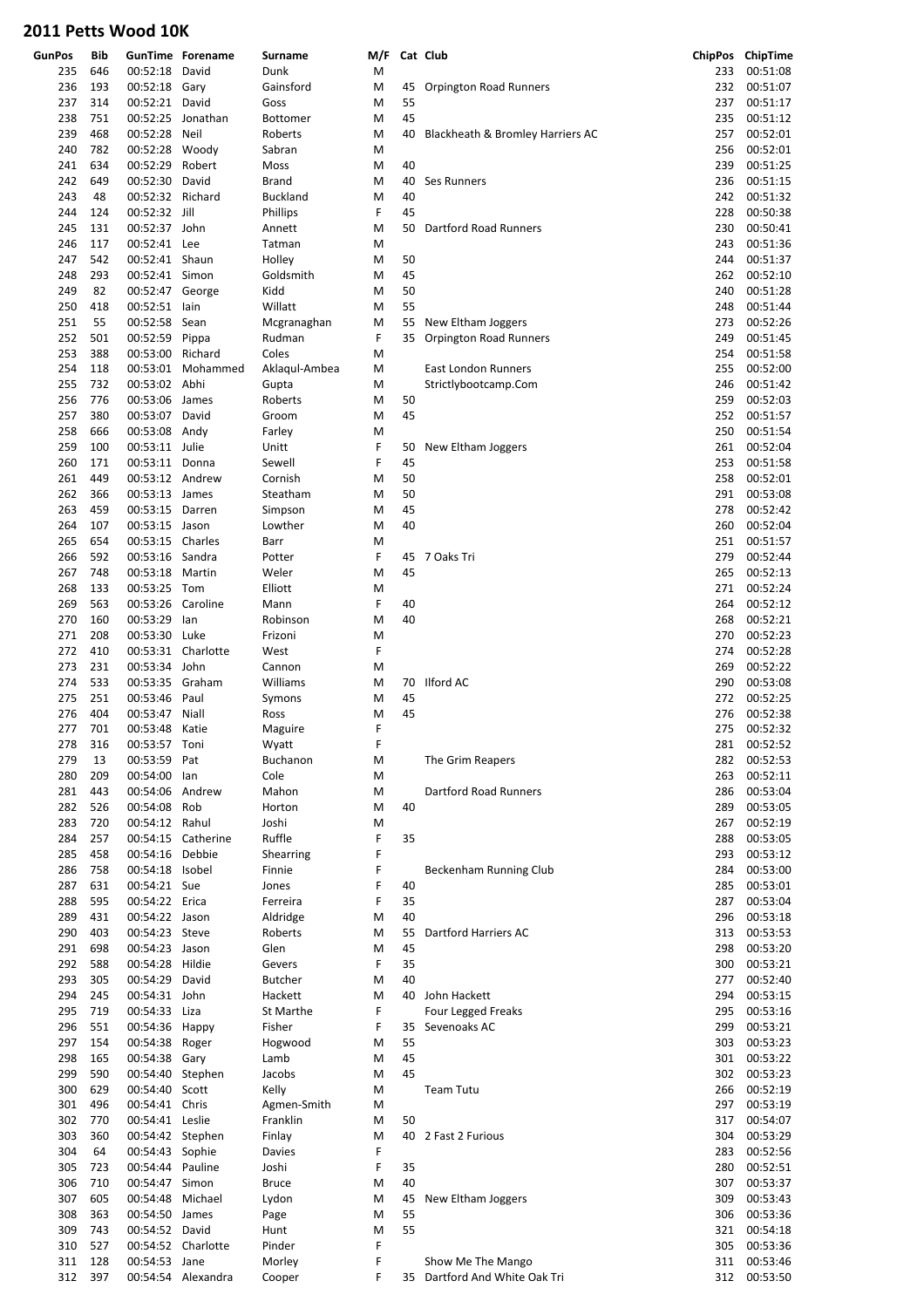| <b>GunPos</b> | Bib |                    | <b>GunTime Forename</b>    | <b>Surname</b>  | M/F    |          | Cat Club                      |     | ChipPos ChipTime |
|---------------|-----|--------------------|----------------------------|-----------------|--------|----------|-------------------------------|-----|------------------|
| 313           | 451 | 00:54:55 Kelly     |                            | Shill           | F      | 35       | Four Legged Freaks            | 308 | 00:53:38         |
| 314           | 226 | 00:55:01 Kevin     |                            | Milton          | M      | 55       |                               | 327 | 00:54:30         |
| 315           | 74  | 00:55:01 Tina      |                            | Murray          | F      | 40       |                               | 333 | 00:54:35         |
| 316           | 253 | 00:55:02 Sam       |                            | Hickling        | M      | 50       |                               | 315 | 00:53:57         |
| 317           | 287 | 00:55:03           | Neil                       | Cooper          | M      | 45       | Tri-Anglia                    | 344 | 00:54:58         |
| 318           | 161 | 00:55:04 Charles   |                            | Yates           | M      | 50       |                               | 292 | 00:53:10         |
| 319           | 702 | 00:55:04 Heather   |                            | Steele          | F      |          |                               | 310 | 00:53:45         |
| 320           | 540 | 00:55:05 Jane      |                            | Scanlon         | F      | 45       | New Eltham Joggers            | 314 | 00:53:57         |
| 321           | 308 | 00:55:22 Clive     |                            | Ellis           | M      | 50       | <b>Orpington Road Runners</b> | 318 | 00:54:11         |
| 322           | 757 | 00:55:27 Mark      |                            | Reid            | M      | 40       |                               | 316 | 00:54:07         |
| 323           | 442 | 00:55:28           | Sean                       | Clarke          | M      | 40       |                               | 320 | 00:54:17         |
| 324           | 685 | 00:55:30           | Brian                      | Godbold         | M      | 55       |                               | 322 | 00:54:21         |
| 325           | 296 | 00:55:33 lan       |                            | Robson          | M      |          |                               | 323 | 00:54:21         |
| 326           | 174 | 00:55:35 Geoff     |                            | Gee             | M      | 70       |                               | 349 | 00:55:08         |
| 327           | 7   | 00:55:37 Ros       |                            | Turgut          | F      | 45       |                               | 325 | 00:54:23         |
| 328           | 538 | 00:55:37 Stephen   |                            | Westcott        | M      | 60       |                               | 328 | 00:54:31         |
| 329           | 686 | 00:55:43           | Diane                      | Watt            | F      | 35       |                               | 350 | 00:55:12         |
| 330           | 433 | 00:55:47           | Nick                       | <b>Beston</b>   | M      |          | Orpington Road Runners        | 332 | 00:54:34         |
| 331           | 406 | 00:55:49           | lan                        | Gardner         | M      |          |                               | 329 | 00:54:31         |
| 332           | 674 | 00:55:49           | Jonathan                   | Swift           | M      |          |                               | 330 | 00:54:32         |
| 333           | 755 | 00:55:52 Andrew    |                            | Lucas           | M      |          |                               | 341 | 00:54:43         |
| 334           | 549 | 00:55:54           | Brendon                    | Reid            | M      |          |                               | 331 | 00:54:32         |
| 335           | 668 | 00:55:55 Diana     |                            | Bryant          | F      |          | 35 Orpington Road Runners     | 338 | 00:54:38         |
| 336           | 783 | 00:55:56 Andy      |                            | Cameron         | M      |          |                               | 334 | 00:54:35         |
| 337           | 509 | 00:56:02 Stephen   |                            | Stringer        | M      | 50       |                               | 342 | 00:54:49         |
| 338           | 684 | 00:56:08 Amanda    |                            | White           | F      | 45       | New Eltham Joggers            | 362 | 00:55:35         |
| 339           | 544 | 00:56:08 Sam       |                            | Manning         | M      | 15       | <b>Mannings</b>               | 319 | 00:54:13         |
| 340           | 633 | 00:56:09 Tricia    |                            | Murray          | F      | 40       |                               | 343 | 00:54:55         |
| 341           | 559 | 00:56:10 Gemma     |                            | Wyatt           | F      |          |                               | 346 | 00:55:01         |
| 342           | 602 | 00:56:16           | Derek                      | Redward         | M      |          |                               | 347 | 00:55:03         |
| 343           | 657 | 00:56:22 Robert    |                            | Smith           | M      |          |                               | 348 | 00:55:04         |
| 344           | 158 | 00:56:23           | Mark                       | Williams        | M      |          |                               | 324 | 00:54:22         |
| 345           | 556 | 00:56:24           | Matthew                    | Dowle           | M      |          |                               | 351 | 00:55:13         |
| 346           | 300 | 00:56:27           | Chris                      | Antrobus        | M      |          |                               | 340 | 00:54:39         |
| 347           | 703 | 00:56:27 Julie     |                            | Cunningham      | F      | 40       |                               | 352 | 00:55:17         |
| 348           | 747 | 00:56:28 Hugh      |                            | Miles           | M      | 45       |                               | 326 | 00:54:27         |
| 349           | 150 | 00:56:32 Christine |                            | Humphrey        | F      |          | 50 Orpington Road Runners     | 353 | 00:55:18         |
| 350           | 662 | 00:56:38           | Bode                       | Fatona          | M      |          |                               | 356 | 00:55:28         |
| 351           | 89  | 00:56:39           | Paul                       |                 |        |          | <b>MPAA</b>                   | 355 | 00:55:27         |
| 352           | 460 |                    |                            | Hussey<br>Smith | M<br>M |          |                               | 357 | 00:55:30         |
| 353           | 616 | 00:56:39           | 00:56:39 Raymond<br>Daniel |                 |        |          | 55 New Eltham Joggers         | 335 | 00:54:37         |
| 354           | 84  |                    |                            | Broughton       | M      |          |                               | 339 | 00:54:38         |
|               |     | 00:56:41 John      |                            | Herpe           | M      | 45<br>40 |                               |     |                  |
| 355           | 67  | 00:56:43 Marijana  |                            | Urbany          | F      |          |                               | 360 | 00:55:33         |
| 356           | 347 | 00:56:44 Barry     |                            | Hall            | М      | 40       |                               |     | 336 00:54:37     |
| 357           | 655 | 00:56:44 Dean      |                            | Scott           | M      | 40       |                               |     | 337 00:54:37     |
| 358           | 665 | 00:56:45 Vicky     |                            | Duguid          | F      |          |                               | 358 | 00:55:32         |
| 359           | 71  | 00:56:46 Victoria  |                            | Roberts         | F      | 40       |                               | 381 | 00:56:19         |
| 360           | 550 | 00:56:47 Brendan   |                            | <b>Britt</b>    | M      | 60       |                               | 363 | 00:55:36         |
| 361           | 127 | 00:56:49 Arran     |                            | Khanna          | M      | 11       |                               | 364 | 00:55:43         |
| 362           | 480 | 00:56:51 Tracey    |                            | Todd            | F      |          |                               | 361 | 00:55:35         |
| 363           | 728 | 00:56:52 Eve       |                            | Platt           | F      | 35       |                               | 345 | 00:55:01         |
| 364           | 611 | 00:56:58 Bill      |                            | Clissold        | M      | 50       | <b>Tri Sports Epping</b>      | 365 | 00:55:44         |
| 365           | 125 | 00:56:59 Tina      |                            | <b>Baines</b>   | F      | 50       |                               | 370 | 00:55:53         |
| 366           | 512 | 00:57:02 Gareth    |                            | Davies          | M      | 40       |                               | 371 | 00:55:54         |
| 367           | 224 | 00:57:07 Jason     |                            | Taylor          | M      |          |                               | 373 | 00:55:57         |
| 368           | 91  | 00:57:09 David     |                            | Morbin          | M      | 50       |                               | 367 | 00:55:50         |
| 369           | 711 | 00:57:12 Andy      |                            | Gebbett         | M      | 40       |                               | 374 | 00:55:58         |
| 370           | 130 | 00:57:17 Dawn      |                            | Annett          | F      |          | 40 Dartford Road Runners      | 354 | 00:55:20         |
| 371           | 408 | 00:57:20 Robin     |                            | Johnson         | M      |          |                               | 359 | 00:55:32         |
| 372           | 134 | 00:57:22 Susie     |                            | Edwards         | F      |          |                               | 379 | 00:56:10         |
| 373           | 26  | 00:57:22 Samual    |                            | Burstow         | M      |          |                               | 375 | 00:55:59         |
| 374           | 436 | 00:57:25 Paul      |                            | Leccacorvi      | М      | 60       |                               | 384 | 00:56:20         |
| 375           | 521 | 00:57:27 Andy      |                            | Seppings        | M      |          |                               | 382 | 00:56:19         |
| 376           | 696 | 00:57:28 Williams  |                            | Marco           | M      | 45       |                               | 398 | 00:56:55         |
| 377           | 41  | 00:57:30 Robert    |                            | Halstead        | M      | 60       | Swanley And District AC       | 383 | 00:56:20         |
| 378           | 234 | 00:57:36 Kim       |                            | Bowdery         | M      | 50       |                               | 388 | 00:56:31         |
| 379           | 409 | 00:57:41 Jan       |                            | Ollis           | F      | 40       |                               | 366 | 00:55:46         |
| 380           | 77  | 00:57:42 Dan       |                            | Webster         | M      |          |                               | 387 | 00:56:28         |
| 381           | 85  | 00:57:43 Steve     |                            | Algeo           | M      |          |                               | 372 | 00:55:56         |
| 382           | 327 | 00:57:45 Damien    |                            | Snashall        | M      |          |                               | 390 | 00:56:32         |
| 383           | 326 | 00:57:45 Peter     |                            | Hill            | M      | 55       |                               | 391 | 00:56:32         |
| 384           | 240 | 00:57:46 Stuart    |                            | Nicholls        | M      |          |                               | 386 | 00:56:26         |
| 385           | 195 | 00:57:46 Eddie     |                            | Hudson          | M      | 40       |                               | 409 | 00:57:15         |
| 386           | 424 | 00:57:47 Kevin     |                            | Tracey          | M      | 45       |                               | 389 | 00:56:32         |
| 387           | 390 | 00:57:50 Martin    |                            | Ruiz            | M      | 50       |                               | 392 | 00:56:37         |
| 388           | 617 | 00:57:53 Mathew    |                            | Broughton       | M      |          |                               | 368 | 00:55:51         |
| 389           | 172 | 00:57:54           | Darren                     | O'Brien         | М      |          |                               | 369 | 00:55:51         |
| 390           | 508 | 00:57:58 Kevin     |                            | Morley          | M      |          | Show Me The Mango             | 396 | 00:56:51         |
|               |     |                    |                            |                 |        |          |                               |     |                  |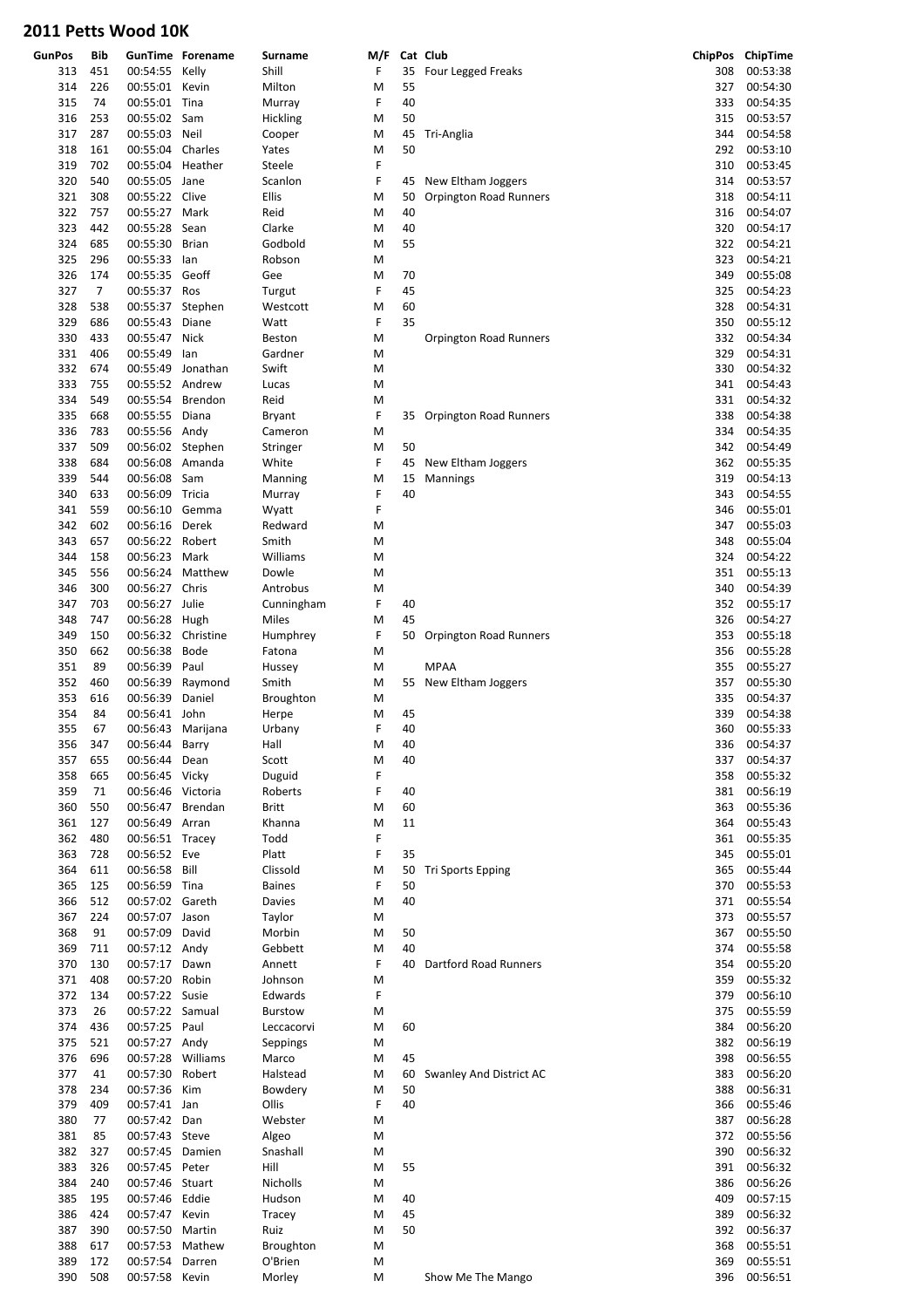| <b>GunPos</b> | Bib  |                   | <b>GunTime Forename</b> | Surname         | M/F |    | Cat Club                   |     | ChipPos ChipTime |
|---------------|------|-------------------|-------------------------|-----------------|-----|----|----------------------------|-----|------------------|
| 391           | 624  | 00:58:00          | Tom                     | Merralls        | M   |    |                            | 397 | 00:56:54         |
| 392           | 265  | 00:58:01 Anthea   |                         | Shore           | F   | 40 |                            | 399 | 00:56:57         |
| 393           | 472  | 00:58:02 Simon    |                         | Stewart         | M   | 45 |                            | 377 | 00:56:06         |
| 394           | 170  | 00:58:04 Stuart   |                         | Churchley       | M   |    |                            | 376 | 00:56:03         |
|               |      |                   |                         |                 |     |    |                            |     |                  |
| 395           | 395  | 00:58:04 Joanne   |                         | Cruse           | F   | 35 |                            | 378 | 00:56:09         |
| 396           | 597  | 00:58:07 Simon    |                         | Benson          | M   | 45 | Orpington Road Runners     | 401 | 00:57:04         |
| 397           | 247  | 00:58:12 Mick     |                         | Oldham          | M   | 55 | Pwr                        | 405 | 00:57:07         |
| 398           | 760  | 00:58:14 Steve    |                         | <b>Barnes</b>   | M   |    | Orpington Road Runners     | 380 | 00:56:14         |
| 399           | 426  | 00:58:20 Tony     |                         | O'Reilly        | M   | 45 |                            | 385 | 00:56:26         |
| 400           | 50   | 00:58:25 Kenneth  |                         | Grist           | M   | 70 | Swanley And District AC    | 407 | 00:57:10         |
| 401           | 192  | 00:58:26          | Sue                     | Riley           | F   | 45 |                            | 404 | 00:57:05         |
| 402           | 534  | 00:58:29          | Matt                    | Million         | M   |    | Orpington Road Runners     | 410 | 00:57:17         |
| 403           | 60   | 00:58:31          | Rita                    | Lange           | F   | 40 |                            | 411 | 00:57:18         |
| 404           | 462  | 00:58:33          | Mark                    | Penny           | М   |    |                            | 412 | 00:57:21         |
| 405           | 25   | 00:58:35 Robert   |                         | Milton          | M   | 60 |                            | 432 | 00:58:05         |
| 406           |      |                   |                         |                 |     |    |                            | 435 |                  |
|               | 44   | 00:58:38          | Chris                   | <b>Ivey</b>     | M   | 40 |                            |     | 00:58:09         |
| 407           | 196  | 00:58:46          | Mark                    | Wright          | M   | 50 |                            | 395 | 00:56:50         |
| 408           | 722  | 00:58:49 Alex     |                         | Barbour         | F   | 40 |                            | 415 | 00:57:30         |
| 409           | 266  | 00:58:49 Stevyn   |                         | Walder          | M   | 40 |                            | 394 | 00:56:49         |
| 410           | 1003 | 00:58:52 Keith    |                         | McGregor        | M   | 60 |                            | 418 | 00:57:33         |
| 411           | 373  | 00:58:53 Janice   |                         | Jones           | F   | 45 |                            | 416 | 00:57:32         |
| 412           | 147  | 00:58:54 Tony     |                         | Morton          | F   | 65 | <b>Bromley Veterans AC</b> | 393 | 00:56:47         |
| 413           | 738  | 00:58:57 Matt     |                         | Osborn          | M   |    |                            | 422 | 00:57:44         |
| 414           | 393  | 00:58:59 Sophia   |                         | Whitwell        | F   |    |                            | 403 | 00:57:05         |
| 415           | 126  | 00:59:01 Jeremy   |                         | Townsend        | M   | 45 |                            | 427 | 00:57:55         |
| 416           | 568  | 00:59:03 Ursula   |                         | Field-Werners   | F   | 40 |                            | 400 | 00:57:03         |
|               |      |                   |                         |                 |     |    |                            |     |                  |
| 417           | 569  | 00:59:03 Manuel   |                         | Field           | M   |    |                            | 402 | 00:57:04         |
| 418           | 700  | 00:59:03          | Richard                 | Hall            | М   |    |                            | 424 | 00:57:46         |
| 419           | 763  | 00:59:04          | Nigel                   | Howlett         | M   | 15 |                            | 408 | 00:57:12         |
| 420           | 574  | 00:59:06          | John                    | Berry           | M   | 40 |                            | 428 | 00:57:57         |
| 421           | 252  | 00:59:09          | Susan                   | Doak            | F   | 55 |                            | 449 | 00:58:38         |
| 422           | 515  | 00:59:10          | Charles                 | Watkinson       | M   |    |                            | 406 | 00:57:08         |
| 423           | 241  | 00:59:11          | Rob                     | Baker           | M   | 40 |                            | 413 | 00:57:22         |
| 424           | 623  | 00:59:15 Philip   |                         | Brown           | M   | 50 | <b>Bexley AC</b>           | 436 | 00:58:10         |
| 425           | 212  | 00:59:18          | Gary                    | Wayman          | M   | 40 |                            | 431 | 00:58:01         |
| 426           | 16   | 00:59:20          | Neil                    | <b>Broom</b>    | M   | 60 |                            | 437 | 00:58:10         |
|               |      |                   |                         |                 |     |    |                            |     |                  |
| 427           | 589  | 00:59:26 Gordon   |                         | Irvine          | M   | 50 |                            | 433 | 00:58:07         |
| 428           | 9    | 00:59:28 Stephen  |                         | Lawson          | M   |    | 50 Havering Joggers        | 414 | 00:57:25         |
| 429           | 601  | 00:59:32 Clare    |                         | Redward         | F   |    |                            | 419 | 00:57:41         |
| 430           | 272  | 00:59:35 Jacquie  |                         | <b>Burke</b>    | F   | 45 | <b>Greenwich Runners</b>   | 421 | 00:57:43         |
| 431           | 759  | 00:59:36 Paul     |                         | Squance         | M   | 40 |                            | 417 | 00:57:33         |
| 432           | 239  | 00:59:37 Louise   |                         | Norris          | F   | 35 |                            | 438 | 00:58:17         |
| 433           | 372  | 00:59:38 Anna     |                         | Willard         | F   |    | 35 Swanley And District AC | 441 | 00:58:24         |
| 434           | 464  | 00:59:39          | Lizzie                  | King            | F   |    | Pwr                        | 444 | 00:58:28         |
| 435           | 180  | 00:59:41 Ken      |                         | Lucas           | M   |    |                            | 425 | 00:57:49         |
| 436           | 243  | 00:59:45 Russell  |                         | Hoare           | M   |    |                            | 423 | 00:57:46         |
| 437           | 72   | 00:59:45          | Sharon                  | Yardley         | F   | 35 |                            | 460 | 00:59:18         |
| 438           | 680  | 00:59:48 Alisdair |                         | Wood            | M   |    |                            | 420 | 00:57:42         |
| 439           | 179  | 00:59:50          | Duncan                  | Webb            |     |    |                            | 430 | 00:57:59         |
|               |      | 00:59:51 Jim      |                         |                 | M   |    |                            |     |                  |
| 440           | 673  |                   |                         | Hughes          | M   | 55 |                            | 447 | 00:58:34         |
| 441           | 619  |                   | 00:59:51 Catherine      | Hay             | F   |    | <b>Typhoon Trudgers</b>    | 426 | 00:57:53         |
| 442           | 678  | 00:59:53 Deborah  |                         | Ford            | F   | 40 | Beckenham Running Club     | 446 | 00:58:34         |
| 443           | 392  | 00:59:53 Ben      |                         | Seaman          | M   |    |                            | 429 | 00:57:58         |
| 444           | 78   | 01:00:02 Rachel   |                         | Cork            | F   | 40 | <b>Wadhurst Runners</b>    | 452 | 00:58:47         |
| 445           | 235  | 01:00:02 Gavin    |                         | Crickett        | M   | 45 | <b>Comets RRC</b>          | 434 | 00:58:07         |
| 446           | 203  | 01:00:09 Lucy     |                         | Hopper          | F   |    |                            | 453 | 00:58:47         |
| 447           | 579  |                   | 01:00:11 Michaela       | Ho              | F   |    |                            | 454 | 00:58:49         |
| 448           | 210  | 01:00:14 Steve    |                         | Dowsett         | M   | 40 |                            | 442 | 00:58:26         |
| 449           | 598  | 01:00:16 Alec     |                         | <b>Bradford</b> | М   | 40 |                            | 440 | 00:58:23         |
| 450           | 156  | 01:00:17          | Cliff                   | Sanders         | M   | 60 |                            | 439 | 00:58:18         |
| 451           | 39   | 01:00:19 Joe      |                         | Cleverly        | M   | 75 | New Eltham Joggers         | 456 | 00:59:11         |
| 452           | 101  | 01:00:20 Gillian  |                         | Grant           | F   | 50 |                            | 457 | 00:59:12         |
|               |      |                   |                         |                 |     |    | New Eltham Joggers         |     |                  |
| 453           | 721  | 01:00:23 Kehinde  |                         | Lipede          | F   | 45 |                            | 443 | 00:58:27         |
| 454           | 586  | 01:00:30          | Michael                 | Hudson          | M   | 40 | Orpington Road Runners     | 445 | 00:58:29         |
| 455           | 543  | 01:00:32 Jack     |                         | Manning         | M   | 15 | <b>Mannings</b>            | 448 | 00:58:36         |
| 456           | 398  | 01:00:39 Tony     |                         | Bailey          | M   | 60 |                            | 464 | 00:59:28         |
| 457           | 322  | 01:00:46          | Hannah                  | Parsons         | F   |    |                            | 462 | 00:59:25         |
| 458           | 121  | 01:00:47 Kim      |                         | Roberts         | F   | 40 |                            | 482 | 01:00:12         |
| 459           | 672  | 01:00:47 Becky    |                         | Hughes          | F   | 45 |                            | 466 | 00:59:30         |
| 460           | 432  | 01:00:48 Sally    |                         | Slade           | F   | 50 |                            | 451 | 00:58:47         |
| 461           | 734  | 01:00:49 Kemal    |                         | Babaoglu        | M   |    |                            | 450 | 00:58:44         |
| 462           | 547  | 01:00:54          | Paul                    | Manning         | M   |    | Mannings                   | 455 | 00:58:58         |
| 463           | 677  | 01:01:06 Carolyn  |                         | Tustin          | F   | 55 | Beckenham Running Club     | 475 | 00:59:48         |
| 464           | 178  | 01:01:07 Helen    |                         | Lucas           | F   | 35 |                            | 458 | 00:59:15         |
| 465           | 1001 | 01:01:09          | Martin                  | Moss            | M   | 40 |                            | 459 | 00:59:16         |
|               |      |                   |                         |                 |     |    |                            |     |                  |
| 466           | 292  | 01:01:17 Kathyrn  |                         | Bourne          | F   | 35 |                            | 461 | 00:59:18         |
| 467           | 455  | 01:01:17          | James                   | Hall            | M   |    |                            | 467 | 00:59:30         |
| 468           | 113  | 01:01:18 Nick     |                         | Barrett         | Μ   |    |                            | 483 | 01:00:15         |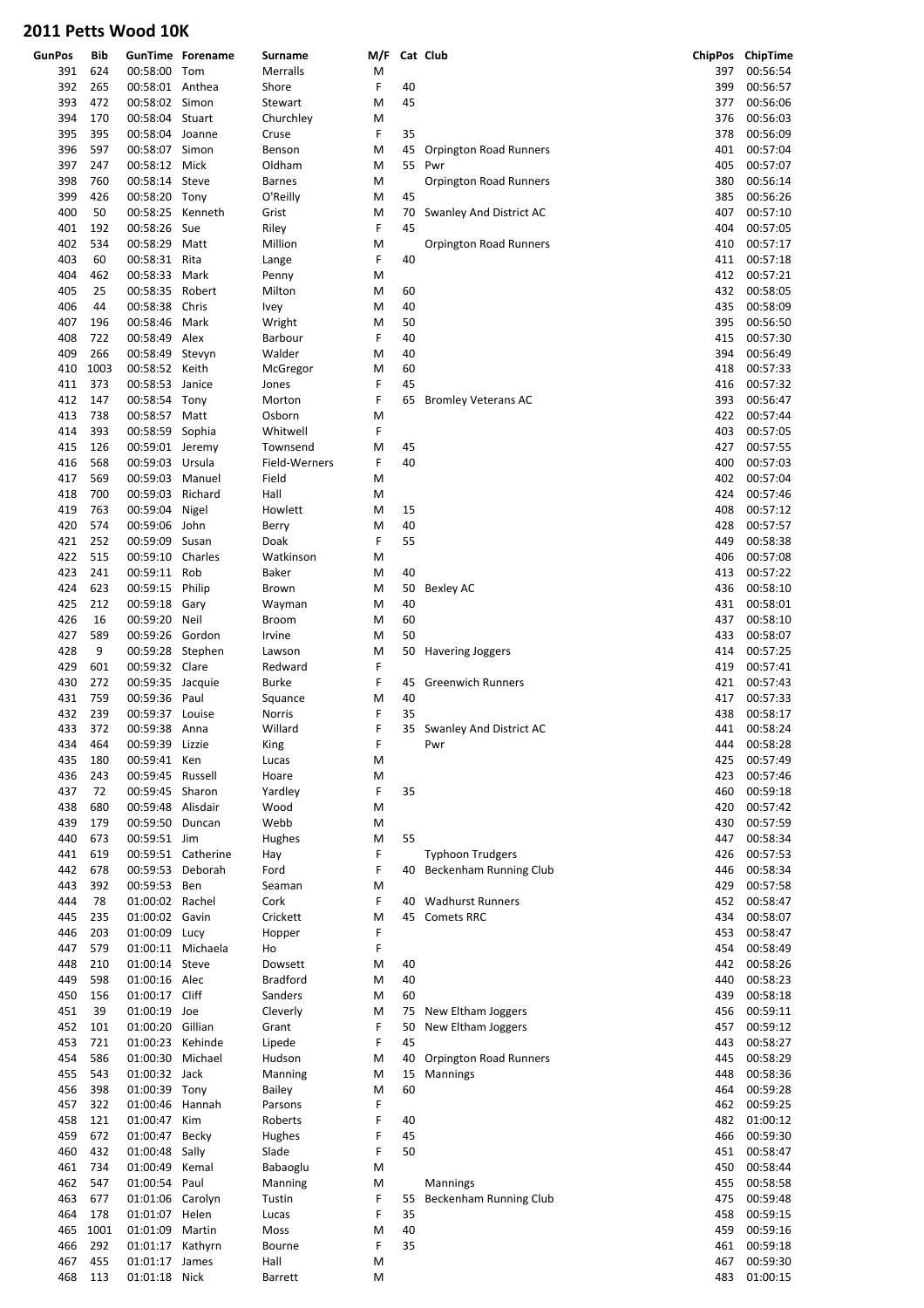| <b>GunPos</b> | Bib |                  | <b>GunTime Forename</b> | Surname        | M/F |    | Cat Club                   |     | ChipPos ChipTime |
|---------------|-----|------------------|-------------------------|----------------|-----|----|----------------------------|-----|------------------|
| 469           | 259 | 01:01:19         | Carol                   | Skinner        | F   | 40 |                            | 481 | 01:00:01         |
| 470           | 729 | 01:01:19 Rachel  |                         | Horton         | F   | 40 |                            | 465 | 00:59:28         |
| 471           | 566 | 01:01:28         | Brian                   | Rimmer         | M   |    |                            | 463 | 00:59:26         |
| 472           | 546 | 01:01:28 Claire  |                         |                | F   |    |                            | 468 | 00:59:33         |
|               |     |                  |                         | Fisher         |     |    | Mannings                   |     |                  |
| 473           | 61  | 01:01:28 Tony    |                         | Lange          | M   | 45 |                            | 484 | 01:00:15         |
| 474           | 143 | 01:01:34 Helen   |                         | Paul           | F   | 40 |                            | 470 | 00:59:41         |
| 475           | 328 | 01:01:35 Tatiana |                         | Barrett        | F   | 35 |                            | 472 | 00:59:43         |
| 476           | 70  | 01:01:40         | Neil                    | Elliott        | M   | 40 |                            | 508 | 01:01:13         |
| 477           | 690 | 01:01:40 Andrew  |                         | Deer           | M   | 40 |                            | 471 | 00:59:43         |
| 478           | 565 | 01:01:41 Mike    |                         | Highmore       | M   | 40 | Ses Runners                | 474 | 00:59:48         |
| 479           | 244 | 01:01:42 Teresa  |                         | Hill           | F   | 35 |                            | 485 | 01:00:21         |
| 480           | 473 | 01:01:42 Carl    |                         | Smith          | M   |    |                            | 476 | 00:59:50         |
| 481           | 414 | 01:01:43 Martyn  |                         | Longstaff      | M   |    | 55 Orpington Road Runners  | 491 | 01:00:27         |
| 482           | 675 | 01:01:43 Susan   |                         | Schofield      | F   |    |                            | 473 | 00:59:47         |
| 483           | 335 | 01:01:43 Steve   |                         | Johnson        | M   | 40 |                            | 489 | 01:00:27         |
| 484           | 681 | 01:01:44 Jackie  |                         | Ganley         | F   | 45 | <b>Bromley Veterans AC</b> | 469 | 00:59:37         |
| 485           | 765 | 01:01:44 Claire  |                         | Barker         | F   | 40 |                            | 487 | 01:00:25         |
|               |     |                  |                         |                |     |    |                            |     |                  |
| 486           | 47  | 01:01:44 Jane    |                         | Greenfield     | F   | 50 | <b>Bromley Veterans AC</b> | 479 | 00:59:54         |
| 487           | 223 | 01:01:44         | Katie                   | Burtonshaw     | F   | 40 |                            | 478 | 00:59:53         |
| 488           | 340 | 01:01:45 Helen   |                         | Rendell        | F   | 40 | Rendell                    | 477 | 00:59:53         |
| 489           | 104 | 01:01:47 Cara    |                         | Whatford       | F   | 35 |                            | 488 | 01:00:26         |
| 490           | 51  | 01:01:49 Helen   |                         | Bhandari       | F   |    |                            | 492 | 01:00:30         |
| 491           | 52  | 01:01:49 Stephen |                         | Prosser        | M   |    |                            | 493 | 01:00:31         |
| 492           | 96  | 01:01:57 John    |                         | Mansfield      | M   | 60 |                            | 504 | 01:00:53         |
| 493           | 8   | 01:01:58         | Michael                 | Edmunds        | M   | 55 |                            | 480 | 00:59:54         |
| 494           | 371 | 01:01:58 Lucy    |                         | Smith          | F   |    |                            | 497 | 01:00:38         |
| 495           | 22  | 01:02:22 Jill    |                         | Cozens         | F   | 50 |                            | 486 | 01:00:24         |
| 496           | 513 | 01:02:27 Nigel   |                         | Pope           | M   | 45 |                            | 496 | 01:00:37         |
| 497           | 312 | 01:02:27 Nicola  |                         | Servant        | F   | 35 |                            | 512 | 01:01:20         |
|               |     |                  |                         |                |     |    |                            |     |                  |
| 498           | 421 | 01:02:29         | Graham                  | Spencer        | M   | 40 |                            | 490 | 01:00:27         |
| 499           | 80  | 01:02:30 Stuart  |                         | Morton         | M   | 45 |                            | 494 | 01:00:33         |
| 500           | 705 | 01:02:32 Jan     |                         | Smith          | F   | 40 |                            | 498 | 01:00:41         |
| 501           | 627 | 01:02:32 Virmala |                         | Ramsahye       | F   |    |                            | 495 | 01:00:33         |
| 502           | 532 | 01:02:46         | Rob                     | Walter         | M   | 45 |                            | 500 | 01:00:46         |
| 503           | 488 | 01:02:46 Scott   |                         | Frazier        | M   | 40 |                            | 501 | 01:00:47         |
| 504           | 216 | 01:02:47 Tracy   |                         | Doyle          | F   | 35 |                            | 499 | 01:00:42         |
| 505           | 528 | 01:02:48         | Hugh                    | Boyle          | M   | 40 |                            | 503 | 01:00:52         |
| 506           | 54  | 01:02:49         | Les                     | Humphrey       | M   | 70 | <b>Bromley Veterans AC</b> | 502 | 01:00:51         |
| 507           | 267 | 01:02:50 Richard |                         | <b>Bassett</b> | M   | 45 |                            | 516 | 01:01:30         |
| 508           | 744 | 01:02:51 Graham  |                         | Warr           | M   | 55 |                            | 532 | 01:02:17         |
| 509           | 220 | 01:03:00         | Lisa                    | Wells          | F   | 45 |                            | 506 | 01:01:06         |
| 510           | 771 |                  | 01:03:02 Stephane       | Crisba         | M   | 45 |                            | 507 | 01:01:08         |
|               |     |                  |                         |                |     |    |                            | 505 |                  |
| 511           | 505 | 01:03:03 Paul    |                         | Casey          | M   |    | 50 Orpington Road Runners  |     | 01:01:02         |
| 512           | 577 | 01:03:06         | Maria                   | Martin         | F   |    |                            | 526 | 01:01:58         |
| 513           | 578 | 01:03:06 Michael |                         | Martin         | M   |    |                            | 527 | 01:01:59         |
| 514           | 656 | 01:03:08 Adele   |                         | Murrell        | F   | 35 |                            | 509 | 01:01:15         |
| 515           | 463 | 01:03:10 Jon     |                         | Howells        | M   |    |                            | 528 | 01:01:59         |
| 516           | 620 | 01:03:14 Warren  |                         | Dale           | M   |    |                            | 510 | 01:01:18         |
| 517           | 643 | 01:03:17 Lisa    |                         | Wray           | F   | 40 |                            | 524 | 01:01:55         |
| 518           | 278 | 01:03:23 Gillian |                         | Lawrence       | F   | 50 |                            | 511 | 01:01:19         |
| 519           | 517 | 01:03:28         | Mark                    | Morton         | M   | 40 |                            | 513 | 01:01:21         |
| 520           | 200 | 01:03:29         | Joanne                  | Cole           | F   |    |                            | 519 | 01:01:34         |
| 521           | 663 | 01:03:29 Oneil   |                         | Allen          | M   |    |                            | 518 | 01:01:33         |
| 522           | 116 | 01:03:29 Andrew  |                         | Smith          | М   |    |                            | 514 | 01:01:25         |
| 523           | 575 | 01:03:32 Tom     |                         | Parsons        | M   |    |                            | 530 | 01:02:10         |
|               |     |                  |                         |                |     |    |                            |     |                  |
| 524           | 152 | 01:03:32 Peter   |                         | Ley            | M   | 50 |                            | 515 | 01:01:26         |
| 525           | 79  | 01:03:33 Kerry   |                         | Brady          | F   | 35 |                            | 531 | 01:02:11         |
| 526           | 537 | 01:03:34 David   |                         | Chandler       | M   | 65 |                            | 517 | 01:01:31         |
| 527           | 248 | 01:03:35         | Denise                  | Merriman       | F   | 35 |                            | 520 | 01:01:38         |
| 528           | 379 | 01:03:38 Guy     |                         | Munton         | M   |    |                            | 521 | 01:01:40         |
| 529           | 416 | 01:03:40 James   |                         | Tong           | M   |    |                            | 534 | 01:02:25         |
| 530           | 535 | 01:03:41 Diana   |                         | Lorkin         | F   | 50 | New Eltham Joggers         | 537 | 01:02:35         |
| 531           | 62  | 01:03:42 Karen   |                         | Taylor         | F   | 45 |                            | 536 | 01:02:30         |
| 532           | 712 | 01:03:42 Annie   |                         | Bunn           | F   | 50 |                            | 535 | 01:02:29         |
| 533           | 333 | 01:03:43 Linda   |                         | Davis          | F   | 45 |                            | 522 | 01:01:50         |
| 534           | 168 | 01:03:55 Paul    |                         | Evans          | M   |    |                            | 523 | 01:01:54         |
| 535           | 489 | 01:04:02 Loraine |                         | Hawkins        | F   | 40 |                            | 554 | 01:03:27         |
| 536           |     | 01:04:02 Belinda |                         |                | F   | 40 |                            | 525 | 01:01:57         |
|               | 159 |                  |                         | Slee           |     |    |                            |     |                  |
| 537           | 337 | 01:04:17 Stuart  |                         | Etherton       | M   |    |                            | 529 | 01:02:07         |
| 538           | 202 | 01:04:28 Stuart  |                         | Mackeson       | M   |    |                            | 533 | 01:02:22         |
| 539           | 471 |                  | 01:04:31 Christine      | Mollan         | F   | 50 |                            | 552 | 01:03:25         |
| 540           | 470 |                  | 01:04:31 Catherine      | Russ           | F   | 45 |                            | 553 | 01:03:26         |
| 541           | 288 | 01:04:36 Sue     |                         | Cooper         | F   | 45 |                            | 541 | 01:02:42         |
| 542           | 691 | 01:04:37 Tim     |                         | Troy           | M   | 50 |                            | 539 | 01:02:37         |
| 543           | 746 |                  | 01:04:38 Alexandra      | Coode          | F   | 45 |                            | 538 | 01:02:36         |
| 544           | 772 | 01:04:42 Derek   |                         | Lloyd          | M   | 40 |                            | 542 | 01:02:44         |
| 545           | 367 | 01:04:45 Mark    |                         | Darby          | M   | 45 |                            | 540 | 01:02:41         |
| 546           | 653 | 01:04:50 Alison  |                         | Macowan        | F   | 40 |                            | 545 | 01:02:51         |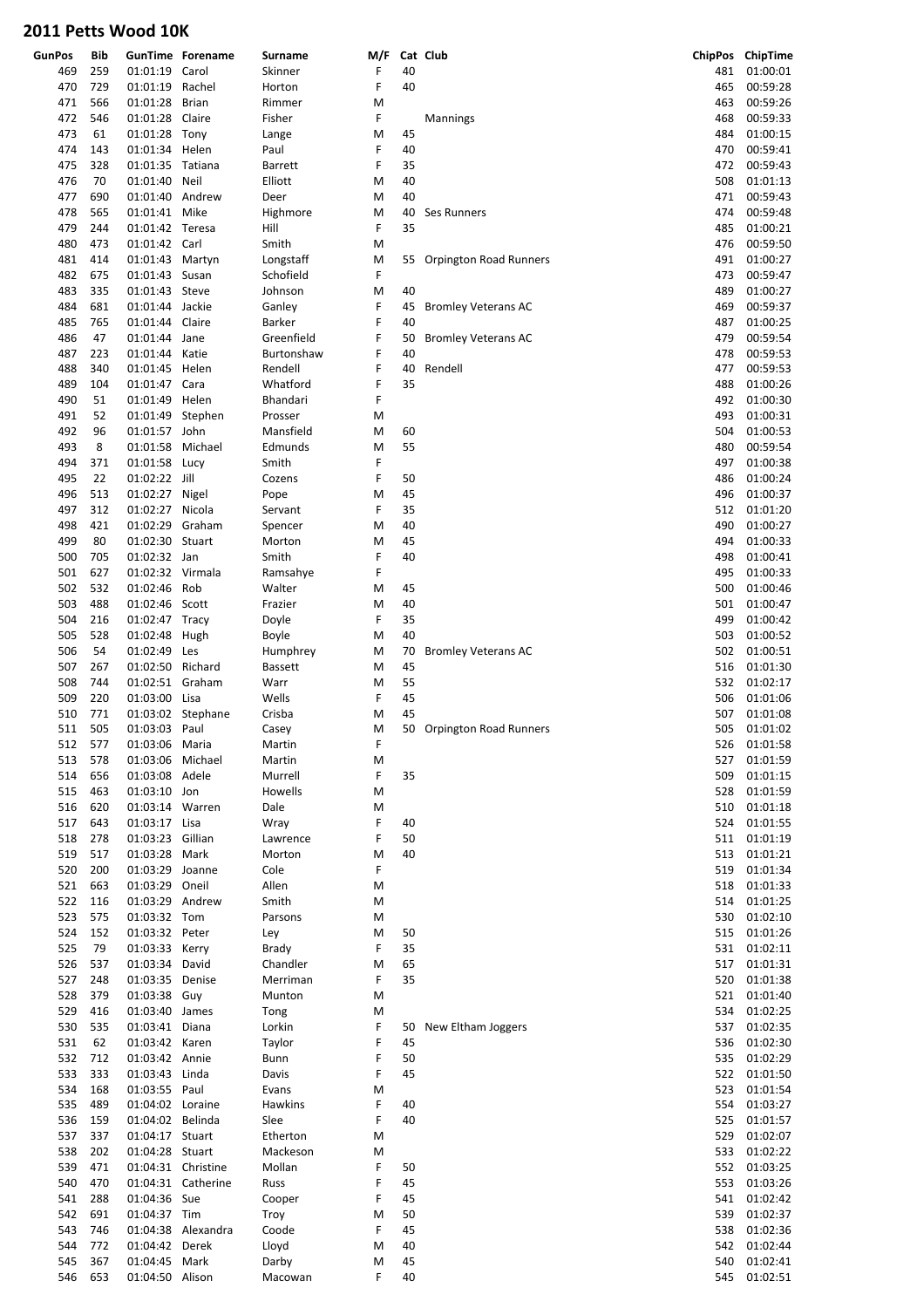| <b>GunPos</b> | Bib         |                                   | <b>GunTime Forename</b> | Surname                    | M/F    |          | Cat Club                                         |            | ChipPos ChipTime     |
|---------------|-------------|-----------------------------------|-------------------------|----------------------------|--------|----------|--------------------------------------------------|------------|----------------------|
| 547           | 279         | 01:04:51 Robert                   |                         | Lawrence                   | M      | 45       |                                                  | 543        | 01:02:48             |
| 548           | 294         | 01:04:54 Ayse                     |                         | Hassan                     | F      |          |                                                  | 547        | 01:03:06             |
| 549           | 20          | 01:04:55 Bernice                  |                         | Walker                     | F<br>F | 45       |                                                  | 544        | 01:02:50             |
| 550<br>551    | 285<br>90   | 01:05:02 Keeley<br>01:05:04 John  |                         | Mardon                     | M      | 40<br>65 |                                                  | 548<br>546 | 01:03:06<br>01:02:57 |
| 552           | 779         | 01:05:12 Marie                    |                         | Soper<br>Williams          | F      | 55       | <b>Bromley Veterans AC</b><br>New Eltham Joggers | 561        | 01:04:04             |
| 553           | 291         | 01:05:16                          | Sarah                   | Croft                      | F      | 40       |                                                  | 549        | 01:03:18             |
| 554           | 483         | 01:05:20 Lesley                   |                         | Hamer                      | F      | 50       |                                                  | 551        | 01:03:24             |
| 555           | 482         | 01:05:21 David                    |                         | Hamer                      | M      | 55       |                                                  | 550        | 01:03:21             |
| 556           | 297         | 01:05:21 Kirsten                  |                         | Walters                    | F      | 40       |                                                  | 557        | 01:03:33             |
| 557           | 87          | 01:05:28                          | Sarah                   | Ingram                     | F      | 35       |                                                  | 555        | 01:03:30             |
| 558           | 88          | 01:05:28 Julia                    |                         | <b>Barnes</b>              | F      | 35       |                                                  | 556        | 01:03:30             |
| 559           | 486         | 01:05:40                          | Steven                  | Seager                     | M      |          |                                                  | 559        | 01:03:46             |
| 560           | 405         | 01:05:46                          | Simon                   | Cowie                      | M      |          |                                                  | 558        | 01:03:38             |
| 561           | 524         | 01:05:53                          | Lisa                    | Smith                      | F      | 40       |                                                  | 560        | 01:04:01             |
| 562           | 573         | 01:05:59 Amy                      |                         | Coleman                    | F      |          |                                                  | 566        | 01:04:36             |
| 563           | 683         |                                   | 01:05:59 Stephanie      | Miller                     | F      |          |                                                  | 567        | 01:04:36             |
| 564           | 587         | 01:06:11 Charles                  |                         | Green                      | M      | 65       |                                                  | 576        | 01:05:02             |
| 565           | 76          | 01:06:12 Steven                   |                         | Gallagher                  | M      | 45       |                                                  | 577        | 01:05:03             |
| 566           | 42          | 01:06:12 Andrew                   |                         | Williams                   | M      | 45       |                                                  | 598        | 01:06:12             |
| 567           | 706         | 01:06:16                          | Chris                   | Smith                      | M      | 45       |                                                  | 562        | 01:04:26             |
| 568           | 570         | 01:06:24                          | Lisa                    | Wadlow                     | F      | 45       |                                                  | 565        | 01:04:35             |
| 569           | 236         | 01:06:29 Anthony                  |                         | Philips                    | M      |          | Aviva Investors London                           | 578        | 01:05:06             |
| 570           | 237         |                                   | 01:06:29 Valentina      | Chen                       | F      |          | Aviva Investors London                           | 579        | 01:05:07             |
| 571           | 422         | 01:06:29                          | lan                     | Corburn                    | M      | 40       |                                                  | 563        | 01:04:28             |
| 572           | 423         | 01:06:30 Joanne                   |                         | Corburn                    | F      |          |                                                  | 564        | 01:04:30             |
| 573           | 669         | 01:06:41 Erica                    |                         | Jacobs                     | F      | 45       |                                                  | 572        | 01:04:51             |
| 574           | 558         | 01:06:43                          | Karen                   | Greiner                    | F      |          |                                                  | 570        | 01:04:46             |
| 575           | 693         | 01:06:44 Joe                      |                         | Scarboro                   | M      |          |                                                  | 569        | 01:04:45             |
| 576           | 153         | 01:06:44 Victoria                 |                         | Melhuish                   | F      | 40       |                                                  | 568        | 01:04:41             |
| 577           | 635         | 01:06:46                          | Nicola                  | Gubbins                    | F      |          |                                                  | 573        | 01:04:51             |
| 578           | 708         | 01:06:48                          | lan                     | Standen                    | M      | 50       |                                                  | 571        | 01:04:50             |
| 579           | 282         | 01:06:53 Abigail                  |                         | Cornell                    | F      |          |                                                  | 587        | 01:05:35             |
| 580           | 73          | 01:06:56 Andrew                   |                         | Sutton                     | M      | 45       |                                                  | 575        | 01:04:58             |
| 581           | 495         | 01:07:02 Pamela                   |                         | Bowen                      | F      | 40       | Orpington Road Runners                           | 574        | 01:04:57             |
| 582           | 311         | 01:07:11 Penny                    |                         | Carter                     | F      | 50       |                                                  | 581        | 01:05:17             |
| 583           | 115         | 01:07:14 Joanne                   |                         | Smith                      | F      |          |                                                  | 580        | 01:05:09             |
| 584           | 670         | 01:07:16 Fiona                    |                         | <b>Brandhorst</b>          | F      | 45       |                                                  | 585        | 01:05:25             |
| 585           | 34          | 01:07:16                          | Karen                   | Perry                      | F      | 45       |                                                  | 584        | 01:05:23             |
| 586           | 530         | 01:07:19                          | David                   | Hawthorne                  | M      | 45       | <b>Blagging Boys</b>                             | 597        | 01:06:00             |
| 587           | 400         | 01:07:20                          | Gemma                   | <b>Brittle</b>             | F      |          |                                                  | 583        | 01:05:23             |
| 588           | 169         | 01:07:21 Caroline                 |                         | Lambert                    | F      | 35       |                                                  | 582        | 01:05:21             |
| 589           | 31          | 01:07:31 Anna                     |                         | Campbell                   | F      | 35       |                                                  | 588        | 01:05:38             |
| 590           | $\mathbf 1$ | 01:07:35 Chris                    |                         | Allen                      | M      | 40       |                                                  | 603        | 01:07:00             |
| 591           | 709         | 01:07:36 Christina                |                         | <b>Bruce</b>               | F      | 35       |                                                  | 590        | 01:05:43             |
| 592           | 641         | 01:07:40 Wendy                    |                         | Page                       | F      | 45       |                                                  | 591        | 01:05:44             |
| 593           | 146         | 01:07:40 Pat                      |                         | Morton                     | F      | 60       | <b>Bromley Veterans AC</b>                       | 586        | 01:05:32             |
| 594           | 57          | 01:07:51 Pat                      |                         | Cliff                      | F      | 50       | <b>Bromley Veterans AC</b>                       | 589        | 01:05:42             |
| 595           | 65          | 01:07:52 Colin                    |                         | Harber                     | M      | 70       |                                                  | 594        | 01:05:55             |
| 596           | 66          | 01:07:53                          | lan                     | Harber                     | M      | 40       |                                                  | 595        | 01:05:56             |
| 597           | 750         | 01:07:55 Leon                     |                         | Vardon                     | M      | 50       |                                                  | 592        | 01:05:48             |
| 598           | 593         | 01:07:59 Graeme                   |                         | Cullens                    | M      | 45       |                                                  | 593        | 01:05:54             |
| 599           | 781         | 01:08:04 Alex                     |                         | Brow                       | M      |          |                                                  | 596        | 01:05:59             |
| 600           | 764         | 01:08:09                          | Michael                 | Fribbins                   | M      |          |                                                  | 599        | 01:06:17             |
| 601           | 255         | 01:08:25 Craig                    |                         | Westmacott                 | M      | 40       |                                                  | 600        | 01:06:26             |
| 602           | 280         | 01:08:31 Jane                     |                         | Gibbs                      | F      | 40       |                                                  | 605        | 01:07:11             |
| 603           | 387         | 01:08:42 Andy                     |                         | <b>Brander</b>             | M      | 40       |                                                  | 609        | 01:08:13             |
| 604           | 276         | 01:08:54 Neal                     |                         | Fullager                   | M      |          |                                                  | 601        | 01:06:50             |
| 605           | 545         | 01:08:59 Janet                    |                         | Manning                    | F      | 50       | Mannings                                         | 604        | 01:07:04             |
| 606           | 225         | 01:09:00 Sarah                    |                         | Lowe                       | F      | 40       | Brighton And Hove Women's Running Club           | 602        | 01:06:54             |
| 607           | 715         | 01:09:15 Andrew                   |                         | Aston                      | M      |          | Serpentine                                       | 606        | 01:07:16             |
| 608           | 298         | 01:09:28                          | Jeanette                | Macgillivray               | F      | 45       |                                                  | 608        | 01:07:37             |
| 609           | 687         | 01:09:39 Jan                      |                         | Brown                      | F      | 45       |                                                  | 607        | 01:07:37             |
| 610           | 98          | 01:09:52 Nicola                   |                         | Tsang                      | F      | 35       |                                                  | 612        | 01:08:29             |
| 611           | 580         | 01:10:24 Laura                    |                         | Cane                       | F      |          |                                                  | 610        | 01:08:14             |
| 612           | 581         | 01:10:39 Richard                  |                         | Cane                       | M      |          |                                                  | 611        | 01:08:28             |
| 613           | 749         |                                   | 01:10:52 Christopher    | Keetch                     | M      |          |                                                  | 613        | 01:08:42             |
| 614           | 417         | 01:11:23 David                    |                         | Spruit                     | M<br>F | 45       |                                                  | 614        | 01:09:19             |
| 615           | 500         | 01:11:47 Emma                     |                         | Coe                        | F      |          | 35 Orpington Road Runners                        | 615        | 01:09:42<br>01:09:47 |
| 616           | 275         | 01:11:52 Helen                    |                         | Smith                      | F      | 15       |                                                  | 616        |                      |
| 617<br>618    | 23<br>769   | 01:12:26 Hayley<br>01:12:26 Sarah |                         | Cozens<br>Reardon          | F      |          |                                                  | 617<br>618 | 01:10:28<br>01:10:34 |
| 619           | 309         | 01:12:31 Jonny                    |                         |                            | M      | 40       |                                                  | 619        | 01:10:39             |
| 620           | 310         | 01:12:31 Alison                   |                         | <b>Briggs</b>              | F      | 35       |                                                  | 620        | 01:10:40             |
| 621           | 75          | 01:12:42 Carolyn                  |                         | <b>Briggs</b><br>Gallagher | F      | 45       |                                                  | 621        | 01:10:43             |
| 622           | 361         | 01:13:24 Sarah                    |                         | Fries                      | F      | 45       |                                                  | 622        | 01:11:15             |
| 623           | 730         | 01:13:50 Louise                   |                         | Greer                      | F      |          |                                                  | 623        | 01:11:41             |
| 624           | 290         | 01:14:23 Elizabeth                |                         | Hamilton                   | F      |          | 55 Ponytails                                     | 624        | 01:12:29             |
|               |             |                                   |                         |                            |        |          |                                                  |            |                      |